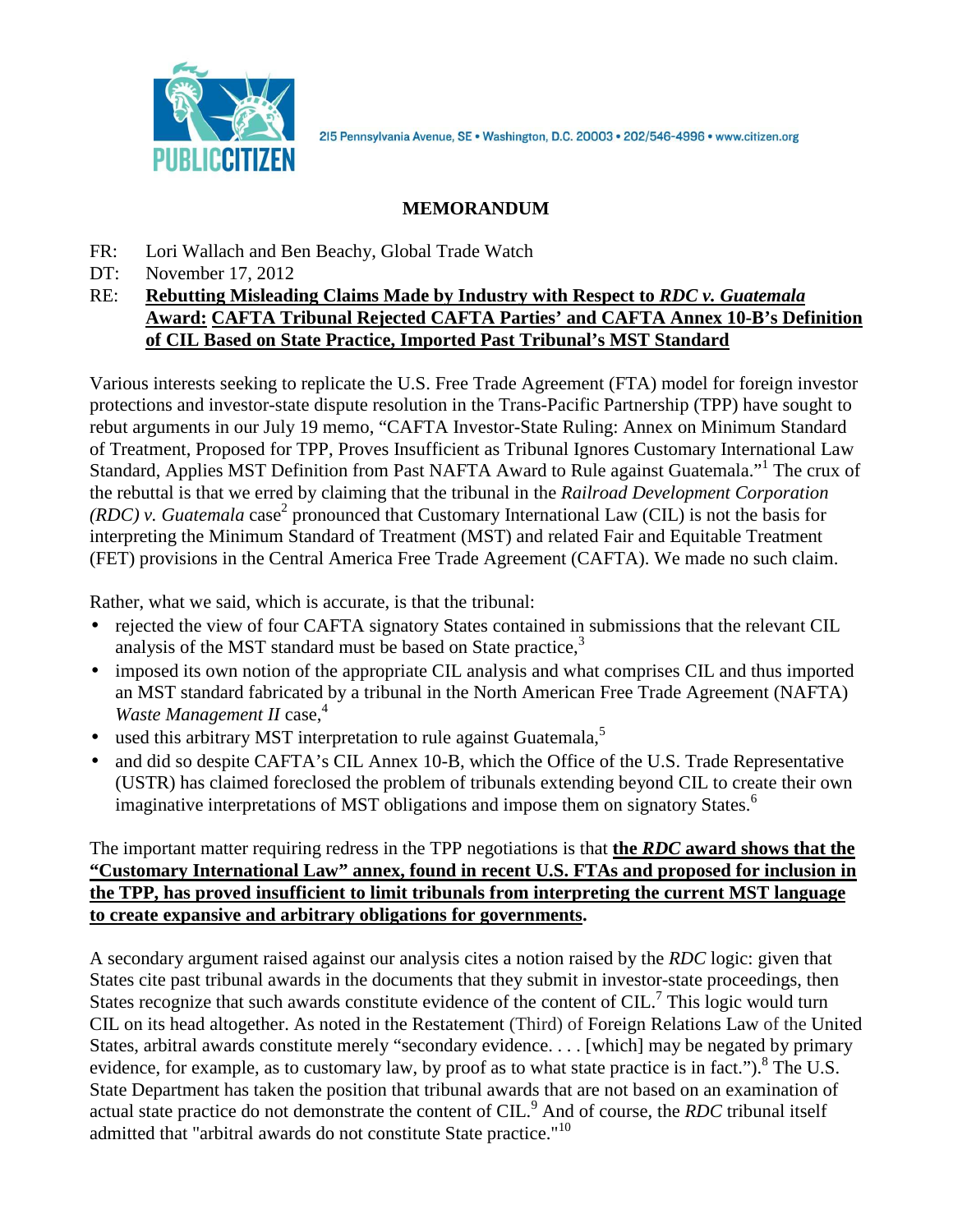But then how did the tribunal jump to concluding that it may base its MST interpretation on a past award and use that interpretation to order a State to pay an investor more than \$13 million? Therein lie the perils of the wide discretion provided to tribunals under the current investor-state regime, which neither CAFTA's Annex 10-B nor the current substantive investor rights provisions in FTAs foreclose.

Annex 10-B states: "The Parties confirm their shared understanding that 'customary international law' generally and as specifically referenced in Articles 10.5, 10.6, and Annex 10-C results from a general and consistent practice of States that they follow from a sense of legal obligation."<sup>11</sup>

Four CAFTA-party States submitted their views on the proper CIL standard. CIL is "the law that develops from the practice and *opinio juris* of States themselves," according to the U.S. non-disputing party brief.<sup>12</sup> In other investor-state cases, the United States has offered an even more pointed view on how past awards relate to CIL. As the respondent in the NAFTA case *Glamis Gold, Ltd. v. The United States of America*, <sup>13</sup> **the United States argued: "international tribunals do not create customary international law. Only nations create customary international law."<sup>14</sup>** The *Glamis* tribunal accepted the U.S. statement, concluding: **"Arbitral awards, Respondent rightly notes, do not constitute State practice and thus cannot create or prove customary international law."**<sup>15</sup>

The United States specifically argued in *Glamis* that the proper CIL analysis of the MST obligation does not require States to avoid arbitrary action or fulfill investors' expectations—two elements of the expansive notion of MST imported from the NAFTA *Waste Management II* award and used by the tribunal in *RDC*. <sup>16</sup> The United States further commented that such a non-CIL standard would be ludicrous, averring (as the *Glamis* award summarized) that "if States were prohibited from regulating in any manner that frustrated expectations—or had to compensate for any diminution in profit—they would lose the power to regulate."<sup>17</sup> The *Glamis* tribunal supported the U.S. arguments, agreeing that the CIL standard does not bind States to fulfillment of investors' expectations or avoidance of any conduct that could merely be called arbitrary.<sup>18</sup>

The tribunal's decision in *RDC* to abandon the CAFTA Parties' understanding of the proper CIL analysis of MST so as to rely on one past tribunal's interpretations of MST, also contradicts other CAFTA Parties' understanding of the commitments they made by entering into the agreement. In their submissions as non-disputing Parties, Honduras reiterated the CAFTA Annex definition of CIL as resulting from State practice<sup>19</sup> and El Salvador echoed the United States that CIL "can only be derived from the analysis of general and consistent State practice resulting from a sense of legal obligation."<sup>20</sup> Not surprisingly, Guatemala itself focused on RDC's failure to meet this CIL standard by using past arbitral awards to justify its claims of Guatemala's MST obligations:

Though Claimant has attempted to satisfy this burden by citing two types of evidence — previous arbitral awards and the '2000+ bilateral investment treaties that exist today' — neither type of evidence is sufficient. With respect to arbitral awards, regardless of whether they interpret customary international law or an autonomous standard, as the *Glamis Gold* tribunal stated, '[they] do not constitute state practice and thus cannot create or prove customary international  $law.^{21}$ .

Guatemala particularly rejected the notion that its CAFTA commitments included the broad MST obligations postulated by the *Waste Management II* tribunal, arguing that they fail to conform to CIL as defined by State practice: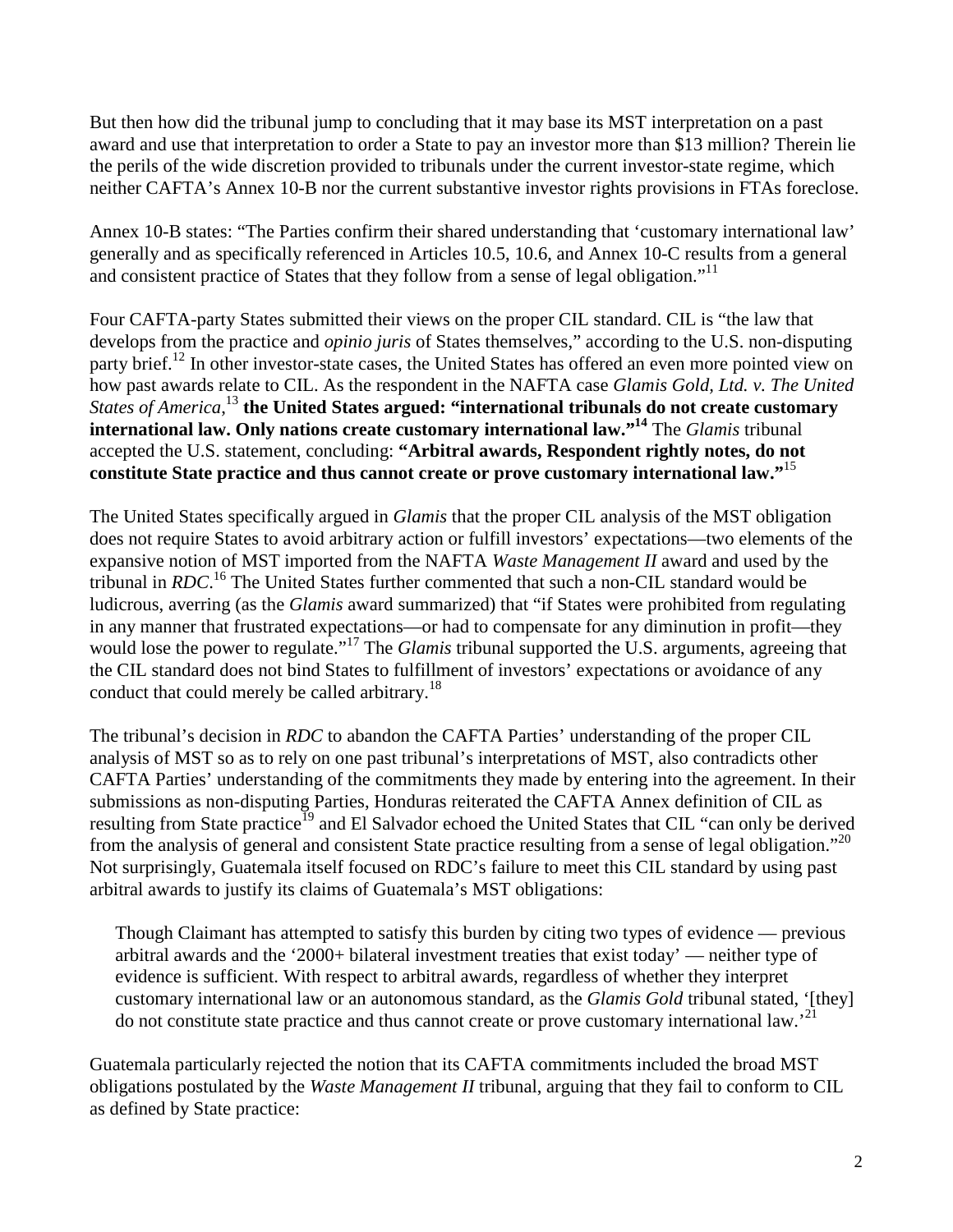Accordingly, because it is unaware of any authority that has found, based on a concordant state practice and *opinio juris*, that there is a customary international law obligation to act transparently, to refrain from acting arbitrarily, to refrain from frustrating an investor's legitimate expectations, and to provide a stable legal and business environment — and because Claimant has failed to prove otherwise — Guatemala continues to dispute the existence of such obligations as part of the undertakings made by Guatemala in Article 10.5 of CAFTA. $^{22}$ 

However, despite the States' submissions and CAFTA Annex 10-B, the tribunal did not cite any "general and consistent practice of States," but rather arbitrarily proceeded to adopt the *Waste Management II* award's MST definition, which the tribunal itself acknowledged as a deviation from State practice ("arbitral awards do not constitute State practice"). $^{23}$ 

A final argument that has been raised by those seeking to replicate the standard U.S. FTA investment chapter language in TPP relates to our noting that the tribunal took a rather disparaging view of the oftcited 1926 *Neer*<sup>24</sup> case. The tribunal indicated that it was "ironic" that the Mexico-United States Claims Commission in *Neer* did not cite State practice as the basis for the standard for denial of justice that it applied, but instead cited the writings of early twentieth century commentators.<sup>25</sup>

It is not clear what the *RDC* tribunal inferred from the lack of discussion of state practice in *Neer*. Presumably the tribunal did not mean to suggest that conduct violating the standard for basic due process protections articulated in *Neer* would not breach the CIL standard of protection. In any event, there is wide support among States for the position that the *Neer* standard properly reflects CIL, as evidenced by the submissions of the United States in *Glamis* and other submissions by States before investment tribunals. As the International Law Commission has noted, broadly shared *opinio juris* among States can establish a rule of CIL without the need for strong evidence of state practice: "a substantial manifestation of acceptance (consent or belief) by States that a customary rule exists may compensate for a relative lack of practice. ..."<sup>26</sup>

In sum, the *RDC* tribunal demonstrated that the CAFTA CIL Annex 10-B does not stop tribunals from knowingly flouting the widely-held definition of CIL stipulated in the Annex. Nor does the combination of that Annex and the current MST language stop tribunals from violating States' reasonable expectation that tribunals will not add new ad hoc investor obligations to which States never agreed when they negotiated and signed agreements to be interpreted according to CIL.

USTR has long claimed that the MST language in past U.S. FTAs, now proposed for the TPP, does not expose countries to investor-state liability except in instances of denials of justice as that term has long been understood under CIL: denial of due process in administrative or court proceedings, or denial of police protection. However, the *RDC* case most unfortunately is not a singular anomaly in disproving USTR's assertion. In recent years, investor-state tribunals have constructed wide interpretations of the MST and FET standards to hold governments liable for an array of actions that do not violate the CIL standard of denial of justice. Tribunals have generated theories of investor expectations that have led to awards being issued simply because governments have altered policies of general application in response to changing circumstances, such as financial crises, or in response to public demands.<sup>27</sup>

The *RDC* case is notable because it shows that the Annex designed to address this problem is insufficient, thus requiring reconsideration of its language and that of the MST standard in future agreements.